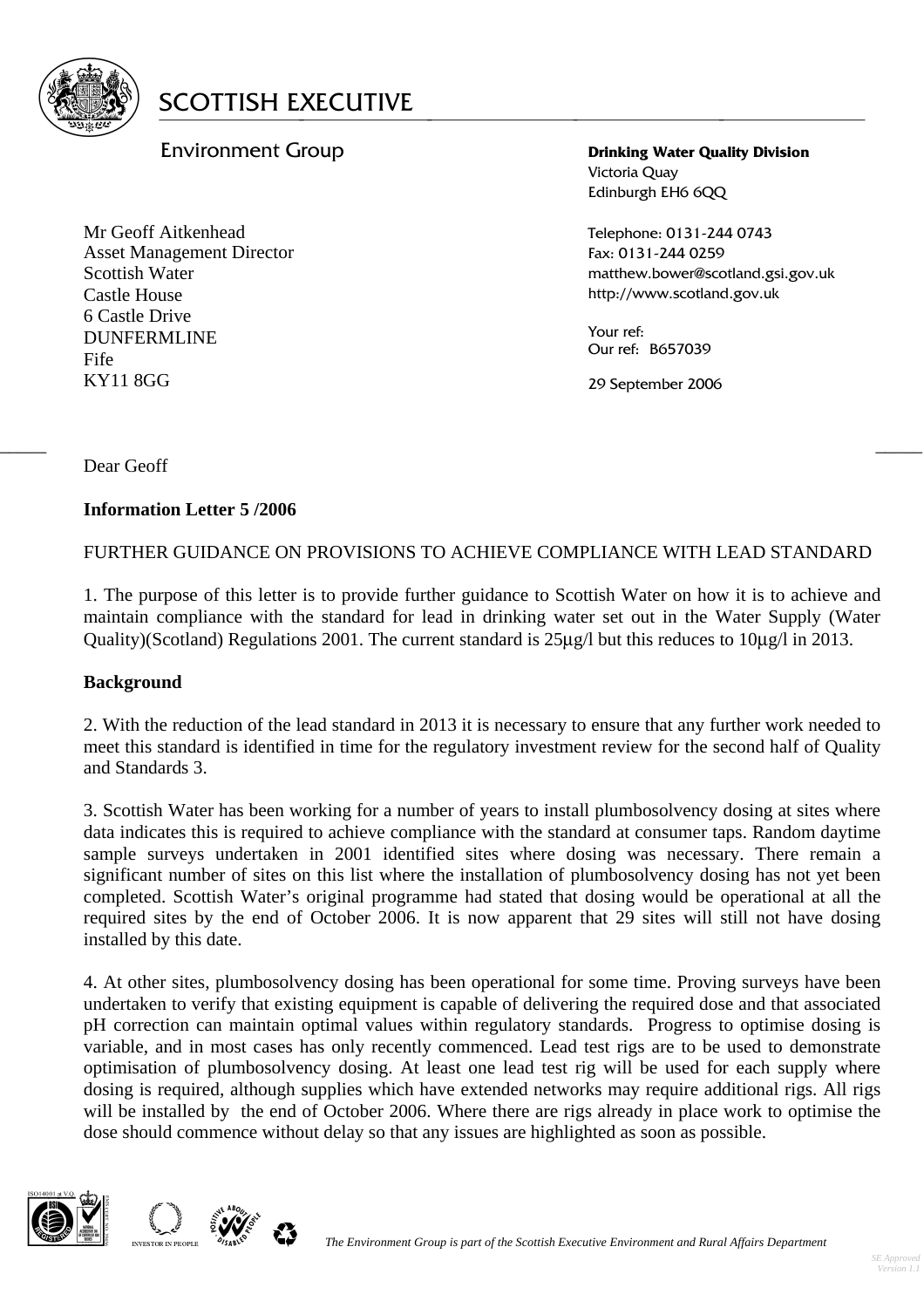## **Summary of Timetable**

5. The main milestones in order to achieve compliance with the 10μg/l standard are shown below:

*Installation and stabilisation of plumbosolvency dosing at WTW* 

*Installation and commissioning of lead test rigs in distribution* 

*Optimisation of plumbosolvency dosing* 

*Study to determine zonal compliance with 10*μ*g/l standard* 

*Identification of any further work required to ensure compliance with 10*μ*g/l standard* 

*Second Draft Business Plan to WICS by March 2009* 

6. Since it has become apparent that the installation of plumbosolvency dosing at some sites will not be complete by October 2006, in order to avoid delaying the completion of the programme, it will be necessary to treat sites individually when determining the milestone dates above. In particular, phasing of the lead survey will be necessary in order to identify all the additional investment requirements for the second half of Quality and Standards 3.

7. Scottish Ministers require Scottish Water to submit a completion date for each of the milestones above for every site where plumbosolvency dosing is installed or to be installed. All supply zones will need to be surveyed, whether or not a need for plumbosolvency dosing has previously been identified. Dates for the anticipated completion of surveys to determine zonal compliance with the 10μg/l standard for all zones should therefore be provided. It is expected that all surveys will be complete by 28 February 2009 so that any further work required to ensure compliance with the 10μg/l standard can be included in Scottish Water's second draft business plan to the Water Industry Commission. It is expected that the majority of the surveys will be complete before 31 December 2008 in order to provide time for investment requirements to be properly considered. The completed spreadsheet of milestone dates should be returned to Scottish Ministers no later than 15 November 2006.

#### **Requirement to Install Plumbosolvency Control Measures**

8. Information Letter 4/2003 examined the risk that water at any given consumers' tap in a supply zone will contain lead in excess of the regulatory standard and set out how this was to be quantified and assessed. Action was required in supply zones where there is a 95% probability that the non-compliance rate with the 25μg/l standard was greater than 5%. Scottish Ministers will consider the appropriate criteria for assessing compliance with the 10μg/l standard and provide additional guidance on this by 31 December 2006.

9. Where a group of treatment works supply one or more supply zones which have been identified as requiring plumbosolvency dosing, dosing will require to be optimised at each works, even if it only operates intermittently throughout the year. This is to ensure that a consistent orthophosphate dose is maintained throughout the supply zones.



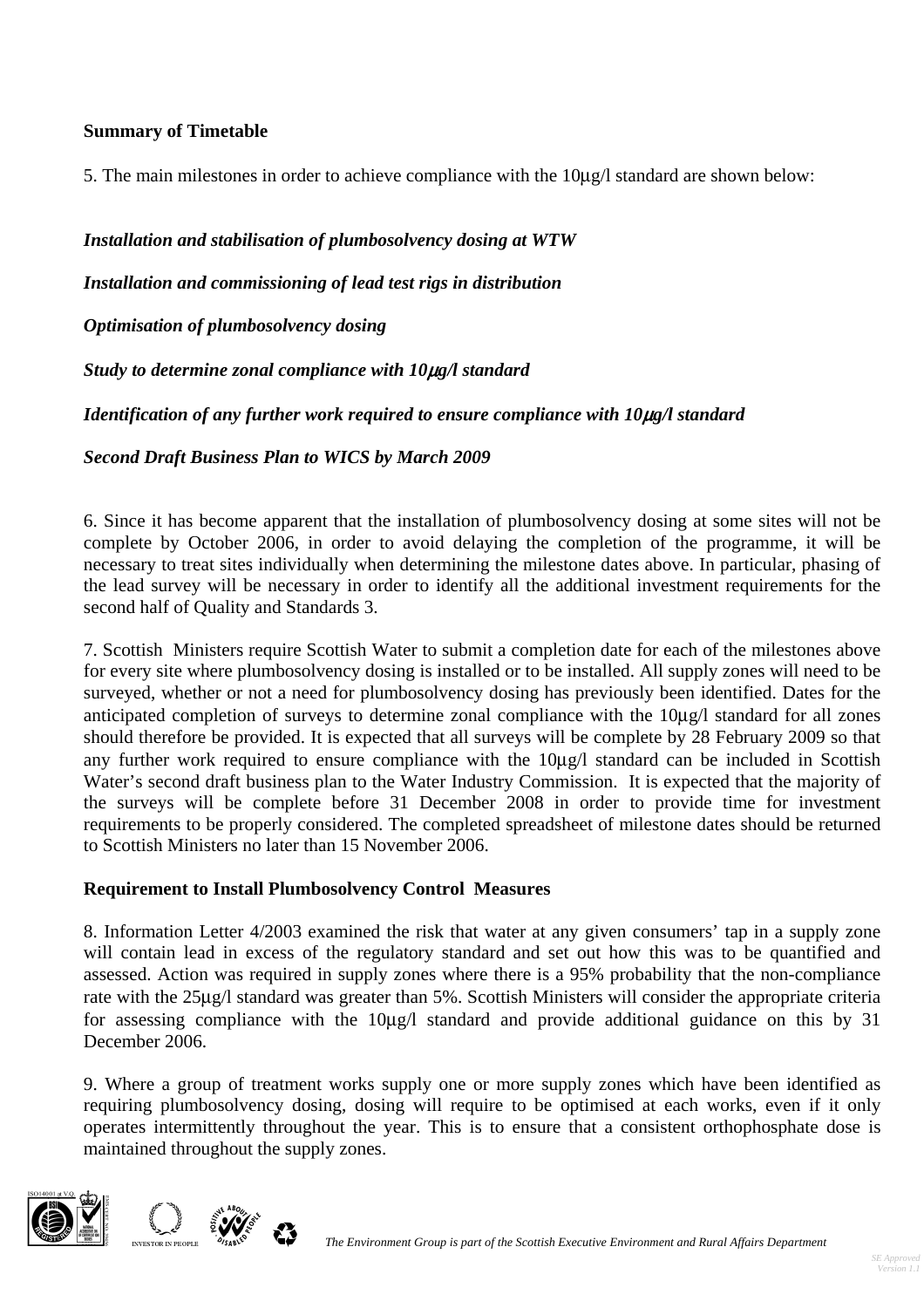10. Regulation 26(1) requires that Scottish Water shall treat the water where there is a risk that the water at consumers' taps will contain lead in excess of 10μg/l, except where treatment is not reasonably practicable. Where a supply serves less than 400 properties, Information Letter 4/2003 recognises that plumbosolvency treatment may not be practical, and that Scottish Water may wish to consider other means of reducing or eliminating the risk of non-compliance with the standards after the water is supplied. Where Scottish Water chooses to replace any lead pipework which may be present in its communication pipes in such zones, it should also inform consumers of the risk presented by any lead present in that part of the service pipe owned by the consumer or in the property's plumbing and any steps consumers may wish to take to protect themselves from such a risk.

11. It has been notified to Scottish Ministers that a small number of water treatment works are dosing a blended polyphosphate compound for control of hardness and iron discolouration and that Scottish Water considers this dosing to be incompatible with additional phosphate dosing for plumbosolvency. If Scottish Water is able to demonstrate, by means of the study to determine zonal compliance with the 10μg/l standard, that the zones supplied by such a treatment works are compliant with the 10ug/l standard, then there will be no requirement to install plumbosolvency dosing. Where action is required and where plumbosolvency treatment is considered incompatible with existing controls for hardness and iron, then Scottish Water must replace all lead communication pipes in the supply zones concerned and inform customers as outlined in Information 4/2003.

## **Plumbosolvency Control at Treatment Works**

12. It is anticipated that dosing will be of a suitably approved phosphate compound such as orthophosphoric acid or monosodium phosphate. If Scottish Water considers that plumbosolvency control is better achieved by dosing of an alternative compound at a specific site, they are first required to provide details of such plans to Scottish Ministers and demonstrate that the alternative approach will be effective.

13. Scottish Water is expected to determine and document the optimum orthophosphate dose and pH for every site where dosing is required. These target values are to be recorded in on-site QA documentation. Actual pH and Phosphate concentrations must be measured at sites with plumbosolvency dosing at a suitable point in the treatment process after all chemical dosing and mixing has taken place.

14. Ideally, in-line monitors would be used to provide a continuous record of phosphate and pH, however where these are not available, bench tests are acceptable provided they are undertaken by trained staff using appropriate instruments which are periodically maintained and calibrated in accordance with manufacturer's instructions. Measurements of both parameters must be made on every scheduled visit to the works and no less than twice-weekly. Results must be recorded in a suitable way using Works Scheduling or an alternative, with data either kept on-site or held centrally. In this way, each works will have a record of plumbosolvency dosing in final waters at every site where dosing with orthophosphoric acid or monosodium phosphate is carried out. Data should be checked against laboratory analysed samples at least four times per year and any discrepancies between the two means of measurement investigated. Site data will be required as part of the evidence necessary to demonstrate optimisation.

15. In order to be effective, it is vital that plumbosolvency dosing is consistent, and Scottish Ministers require evidence that this is the case at each site. To demonstrate that the phosphate dose is stable therefore, Scottish Water will, as part of the evidence required for optimisation, provide data to show that the dose has been consistent over a period of not less than one month. Suitable data would include direct



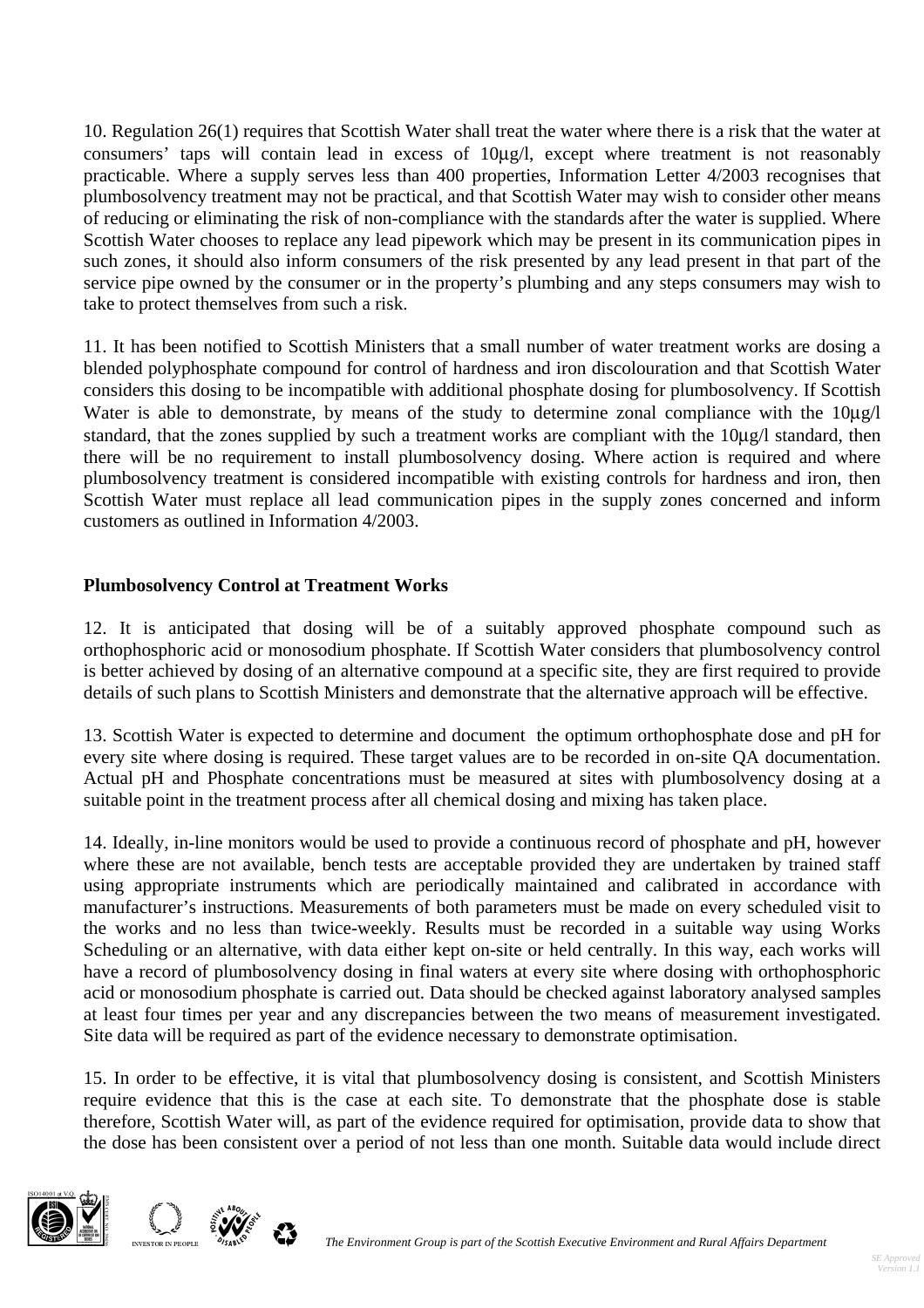measurements from a calibrated and maintained in-line phosphate monitor or indirect measurements such as flow trends of water and phosphate solution, provided the concentration of the dosed phosphate solution is known through periodic measurement. Other methods of verifying dosing consistency may be acceptable, but must be agreed with Scottish Ministers prior to use.

16. It is expected that Scottish Water will make every effort to ensure that interruptions to dosing are minimised and of short duration. Where dosing is not operational for a period in excess of one week at any site, Scottish Water is required to inform Scottish Ministers of the reason and agree an appropriate dose at which to resume dosing.

17. All plumbosolvency dosing rigs are to be connected to Scottish Water's telemetry system, where this is available on site. As a minimum this will record whether or not the plant is operational and have alarms which have been assigned an appropriate priority to ensure any malfunction triggers an operational response within 24 hours.

## **Optimisation of Plumbosolvency Control**

18. Once dosing has been installed and stabilised, Scottish Water should commence optimisation of plumbosolvency control without delay. Scottish Water will present evidence of optimisation at each site to Scottish Ministers on or before the agreed date.

19. Before assessing whether optimisation has been achieved at a particular dose, it is important to ensure that a stable trend has been obtained. This will require at least 8 sets of test rig results taken over a period of at least three months. Phosphate concentrations should have been within 10% of the target dose and pH within the target range as defined by Scottish Water for that particular water type.

20. Scottish Water has chosen to optimise plumbosolvency dosing by using lead test rigs sited at water treatment works and at appropriate points in the distribution system. By changing the phosphate dose at the works and monitoring the effect on lead concentration in samples taken from the test rig it is possible to demonstrate that dosing has been optimised for a particular supply.

21. Scottish Ministers will consider dosing to be optimised when any further incremental decrease in phosphate dose yields a significant increase in the average lead concentration of samples taken from the test rig. For the purposes of optimisation, a significant increase is taken to be 20% or greater.

22. In order to demonstrate optimisation for a particular supply zone it will be necessary to supply the following information to Scottish Ministers:

- Names and asset reference codes of sites at which plumbosolvency dosing is operational;
- Target phosphate concentration and pH at which dosing is considered optimised at each site;
- Evidence that dosing at treatment works is consistent as described above:
- All test rig data collected during period of optimisation in tabular and graphical form;
- Evidence that the phosphate concentration is consistent throughout the zone.

## **Communication Pipe Replacement**

23. Information letter 4/2003 set out the requirements for lead communication pipe replacement. In summary, the circumstances requiring replacement are:

• in a zone where action is required but plumbosolvency dosing is not practical (this has hitherto been defined as those supply zones containing less than 400 properties);



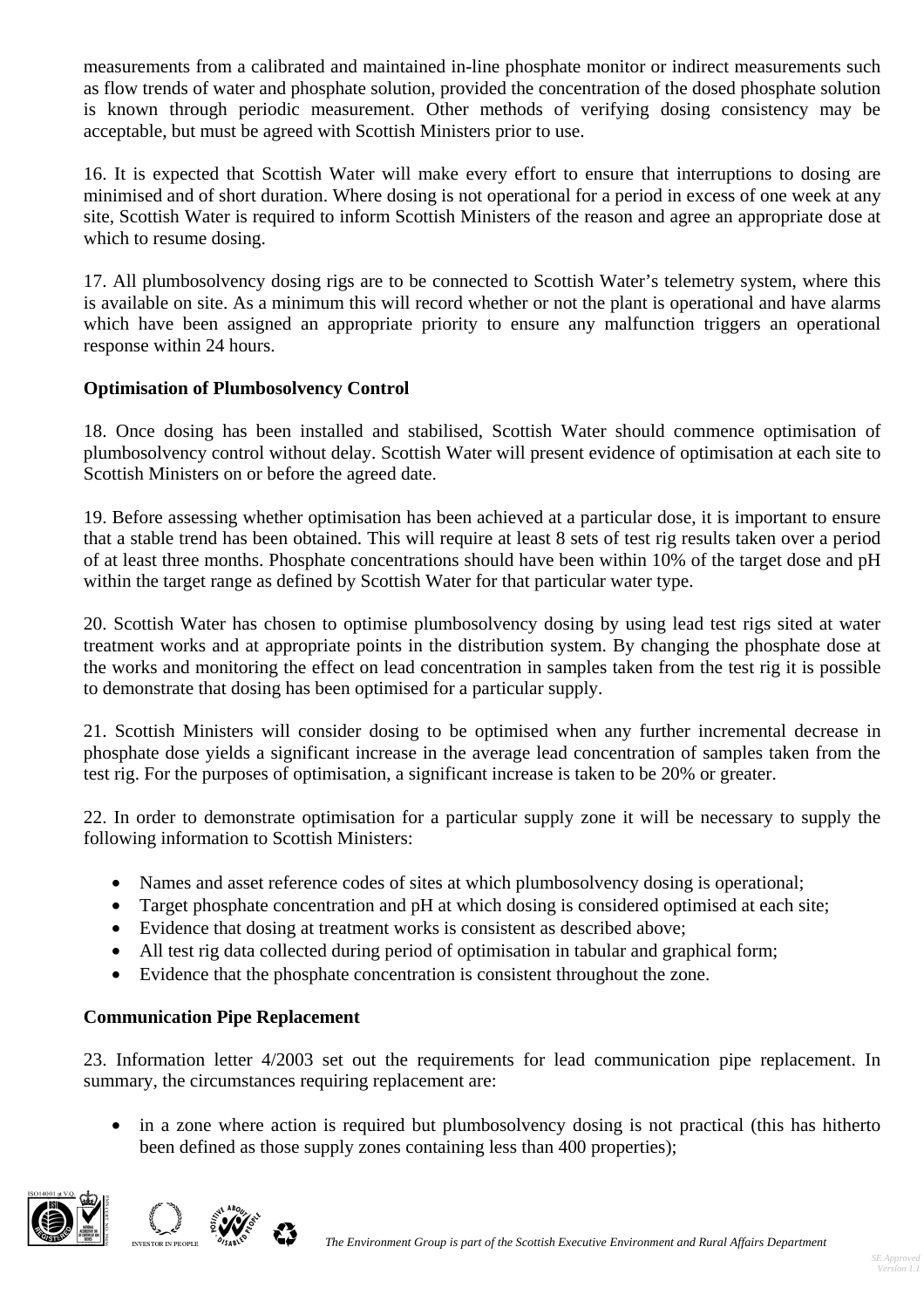- where any customer replaces their internal lead plumbing and lead supply pipe and requests that Scottish Water replace the corresponding lead communication pipe;
- any lead communication pipe encountered opportunistically as part of Scottish Water's mains rehabilitation programme;
- any lead communication pipe at a property where a regulatory monitoring sample has exceeded 25μg/l (as described in Regulation 26 of the 2001 Regulations).

24. It is vital that Scottish Water maintains accurate records of any communication pipe replacement that is undertaken. Information on the material from which the corresponding supply pipe is made should also be collected.

## **Failures of the Lead Standard**

25. Information Letter 4/2003 required that Scottish Water investigate any failure and replaces any lead communication pipe found that relates to the failure. In addition, Scottish Water will take a resample from each of the adjacent properties and make an assessment as to whether other properties in the area are likely to have lead communication pipes as a result of being of a similar age and construction to the failing property. The current status of plumbosolvency dosing in the zone will also be confirmed. This information is to be recorded by Scottish Water and reported to Scottish Ministers via outcome forms raised as part of the event reporting process.

26. If either of the resamples exceed the standard for lead, Scottish Water should notify residents of the nearest ten properties to the original failure by letter that there is a possibility their plumbing may contain lead and of the steps they may wish to take to protect themselves. The wording of this letter is to be agreed with Scottish Ministers by 15 November 2006.

## **Further Study to Assess Compliance with the Standard of 10**μ**g/l**

27. Following optimisation of plumbosolvency dosing, it will be necessary to conduct a further study to assess compliance with the 10μg/l standard and to identify areas at risk of failure. It is imperative that Scottish Water completes the optimisation of plumbosolvency dosing within the agreed timescales in order for this study to be completed in time to inform Scottish Water's second draft business plan in early 2009. It is likely that this study will follow the same pattern as the 2001 study, with the same criteria of a 95% probability that the non-compliance rate with the 10μg/l standard is higher than 5%. It is expected that all Scottish Water supply zones will be surveyed, regardless of whether dosing has been installed. Further guidance will be provided on this matter.